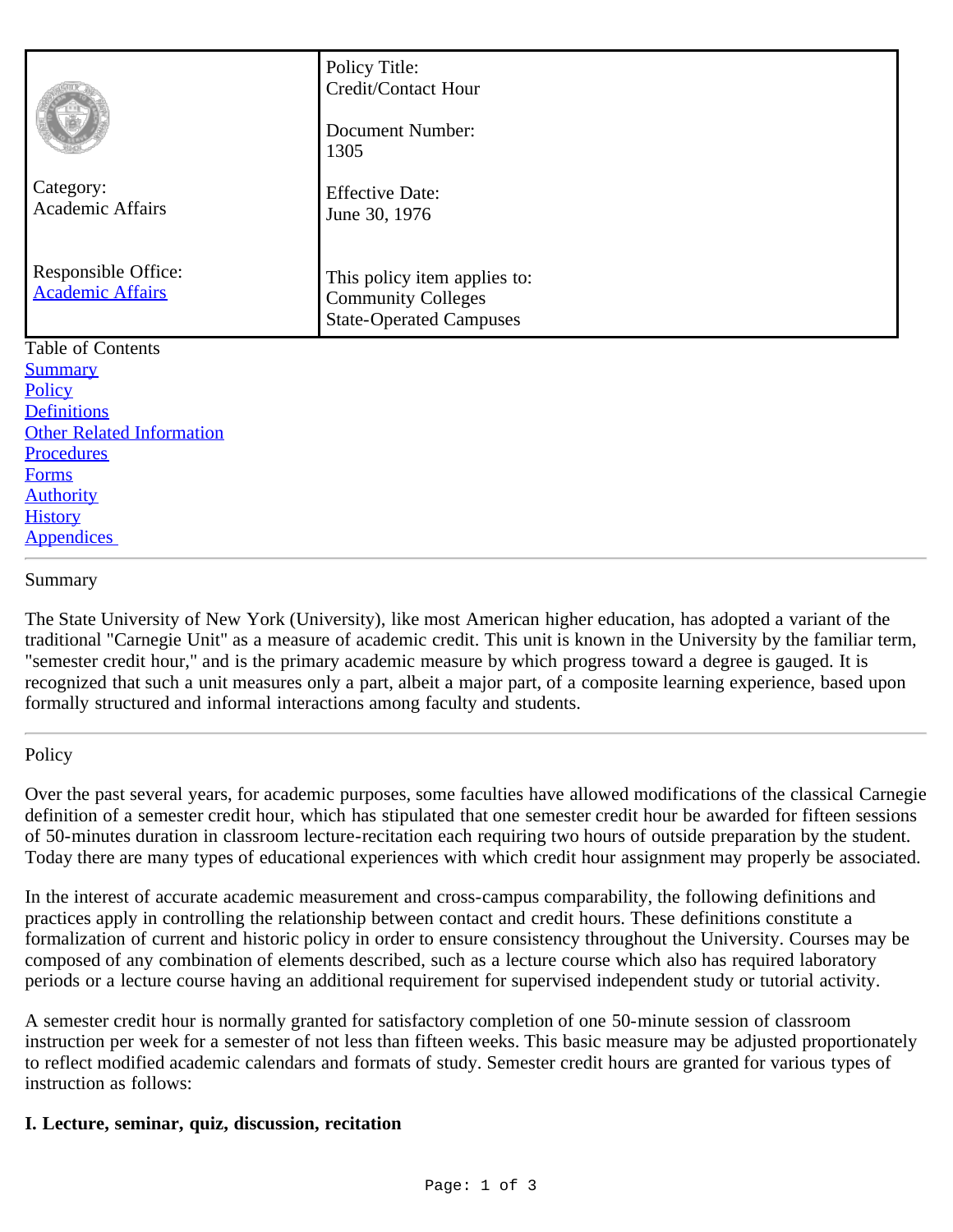A semester credit hour is an academic unit earned for fifteen 50-minute sessions of classroom instruction with a normal expectation of two hours of outside study for each class session. Typically, a three-semester credit hour course meets three 50-minute sessions per week for fifteen weeks for a total of 45 sessions.

# **II. Activity supervised as a group (laboratory, field trip, practicum, workshop, group studio)**

A semester credit hour is awarded for the equivalent of fifteen periods of such activity, where each activity period is 150 minutes or more in duration with little or no outside preparation expected. Forty-five 50-minute sessions of such activity would also normally earn one semester credit hour. Where such activity involves substantial outside preparation by the student, the equivalent of fifteen periods of 100 minutes duration each will earn one semester credit hour.

## **III. Supervised individual activity (independent study, individual studio, tutorial)**

One credit for independent study (defined as study given initial guidance, criticism, review and final evaluation of student performance by a faculty member) will be awarded for the equivalent of forty-five 50-minute sessions of student academic activity.

Credit for tutorial study (defined as study which is given initial faculty guidance followed by repeated, regularly scheduled individual student conferences with a faculty member, and periodic as well as final evaluation of student performance) will be awarded on the basis of one semester hour credit for each equivalent of fifteen contact hours of regularly scheduled instructional sessions.

### **IV. Full-time Independent Study (student teaching, practicum)**

If a student's academic activity is essentially full-time (as in student teaching), one semester credit hour may be awarded for each week of work.

### **V. Experiential Learning**

At its discretion, an institution may award credit hours for learning acquired outside the institution which is an integral part of a program of study. When life or work experience is to be credited as a concurrent portion of an academic program design, as in an internship, one semester credit hour will be awarded for each 40-45 clock-hour week of supervised academic activity that provides the learning considered necessary to program study.

### **VI. Credit by Examination**

At its discretion, an institution may award semester hour credits for mastery demonstrated through credit-byexamination. When such credit by examination is allowed, it may be used to satisfy degree requirements or to reduce the total number of remaining hours required for a degree.

# **VII. Short Sessions**

Credit hours may be earned in short sessions (summer sessions, intersessions, etc.) proportionately to those earned for the same activity during a regular term of the institution, normally at no more than one credit per week of full-time study.

## **VIII. Appeal and Review**

Institutions may present educational justification for departures from these policy provisions to the office of the provost and vice chancellor for academic affairs, which will be responsible for their interpretation. Credit hours to be earned in approved overseas academic programs will continue to be considered on an individual basis following